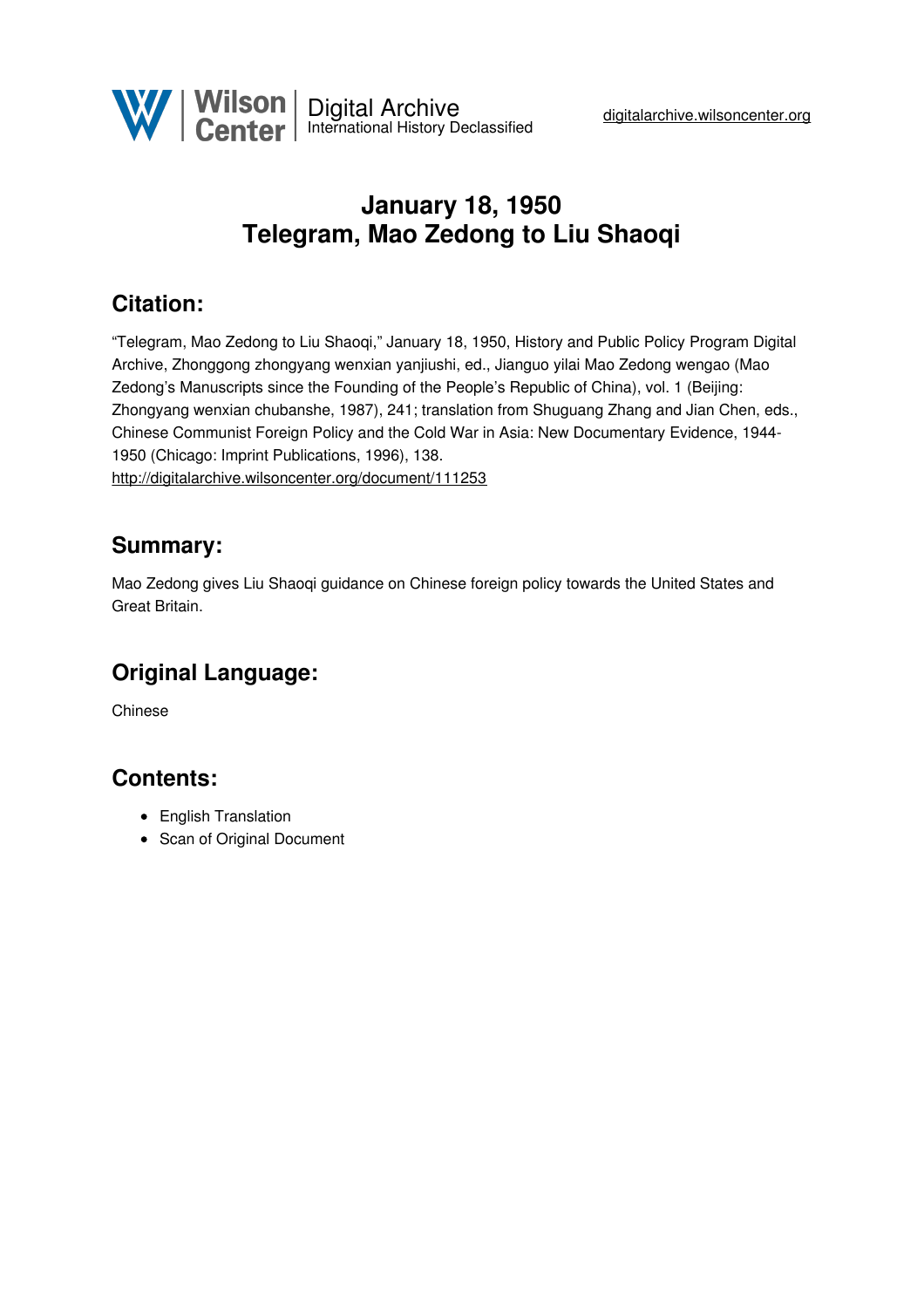[...]

Comrade [Liu] Shaoqi:

The telegram of 17 January [1950] has been received.

(1) That the United States is evacuating all its official personnel from China is extremely favorable for us. However, those democratic figures who have suffered from the fear of the United States may have some disagreement with such actions as the requisition of foreign military barracks. Please pay attention to making explanations to them.

(2) When the British charge d'affairs [John C.] Hutchinson arrives in Beijing, what questions should we raise in discussions with him? The Central Committee should draft a written document on the basis of a discussion with members of the foreign ministry, which should define the guidelines, approach that we are to adopt and the concrete issues that we are to address. The document should be reported to me in advance.

Mao Zedong

18 January [1950]

[...]